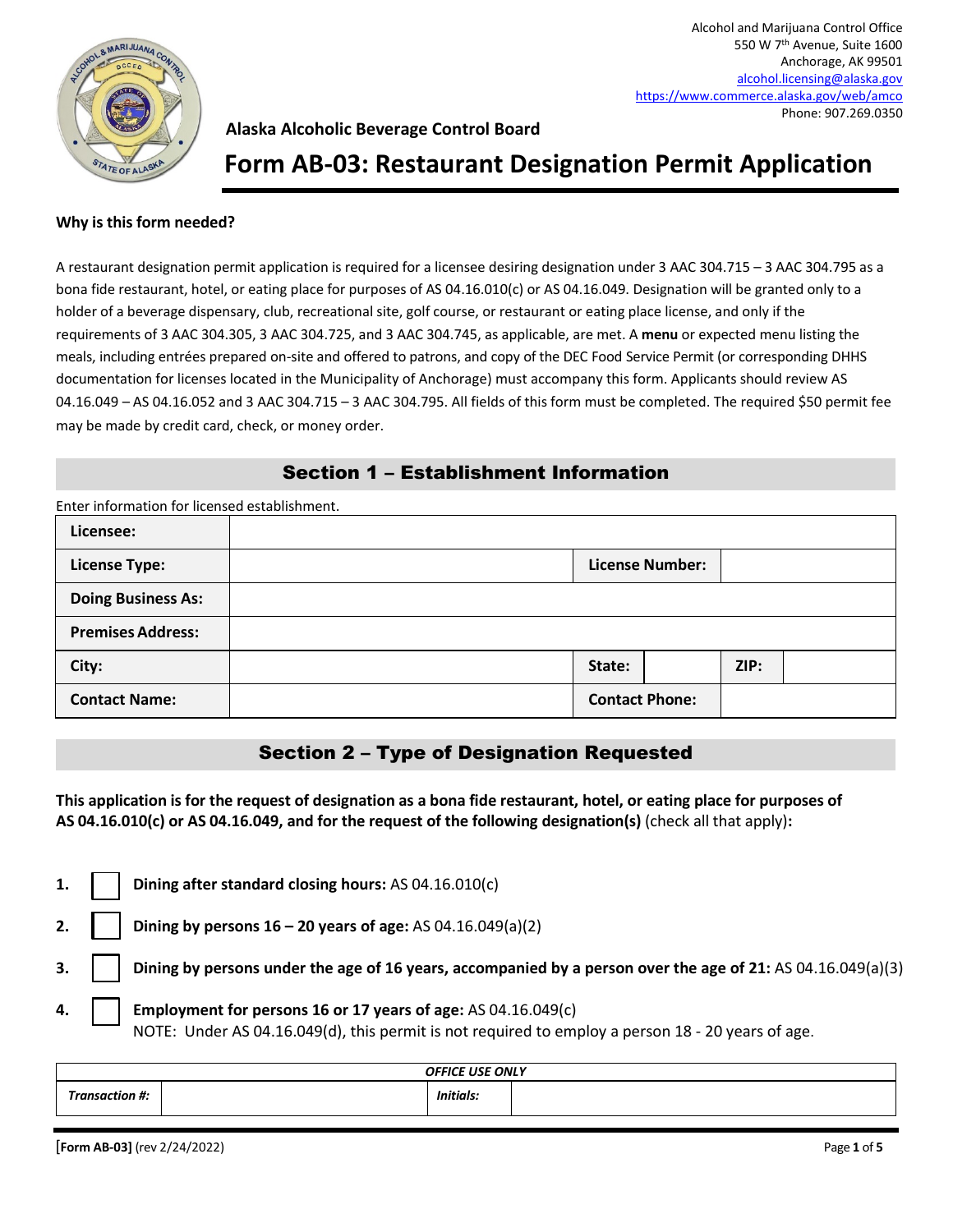

# **Form AB-03: Restaurant Designation Permit Application**

### Section 3 – Minor Access

**List where within the premises minors are anticipated to have access in the course of either dining or employment as designated in Section 2. (Example: Minors will only be allowed in the dining area. OR Minors will only be employed and present in the Kitchen.)** 

**Describe the policies, practices and procedures that will be in place to ensure that minors do not gain access to alcohol while dining or employed at your premises.** 

| es | No |
|----|----|
|    |    |

**Is an owner, manager, or assistant manager who is 21 years of age or older always present on the premises during business hours?** 

## Section 4 – DEC Food Service Permit

Per 3 AAC 304.910 for an establishment to qualify as a Bona Fide Restaurant, a Food Service Permit or (for licenses within the Municipality of Anchorage) corresponding Department of Health and Human Services documentation is required.

**Please follow this link to the DEC Food Safety Website**: http://dec.alaska.gov/eh/fss/food/ **Please follow this link to the Municipality Food Safety Website:** http://www.muni.org/Departments/health/Admin/environment/FSS/Pages/fssfood.aspx

#### **IF you are unable to certify the below statement, please discuss the matter with the AMCO office**: Initials

I have attached a copy of the current food service permit for this premises OR the plan review approval.

*\*Please note, if a plan review approval is submitted, a final permit will be required before finalization of any permit or license application.*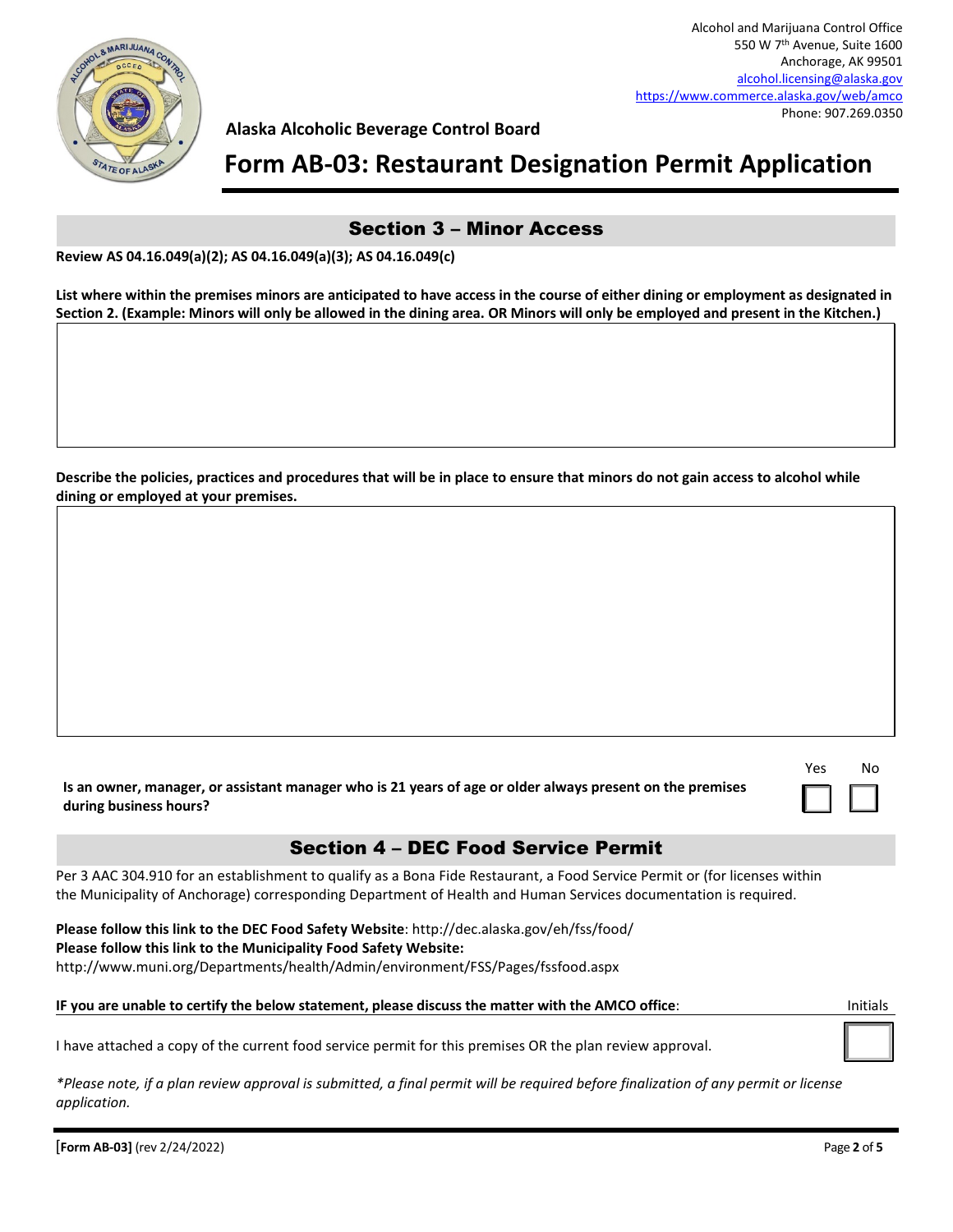

# **Form AB-03: Restaurant Designation Permit Application**

## Section 5 – Hours of Operation

Review AS 04.16.010(c).

**Enter all hours that your establishment intends to be open. Include variances in weekend/weekday hours, and indicate am/pm:** 

| <b>Section 6 - Entertainment &amp; Service</b>                                                                                |     |    |
|-------------------------------------------------------------------------------------------------------------------------------|-----|----|
| Review AS 04.11.100(g)(2)                                                                                                     | Yes | No |
| Are any forms of entertainment offered or available within the licensed business or<br>within the proposed licensed premises? |     |    |
| If "Yes", describe the entertainment offered or available and the hours in which the entertainment may occur:                 |     |    |
|                                                                                                                               |     |    |
|                                                                                                                               |     |    |
|                                                                                                                               |     |    |
|                                                                                                                               |     |    |
|                                                                                                                               |     |    |
| Food and beverage service offered or anticipated is:                                                                          |     |    |
| buffet service<br>table service<br>counter service<br>other                                                                   |     |    |
| If "other", describe the manner of food and beverage service offered or anticipated:                                          |     |    |
|                                                                                                                               |     |    |
|                                                                                                                               |     |    |
|                                                                                                                               |     |    |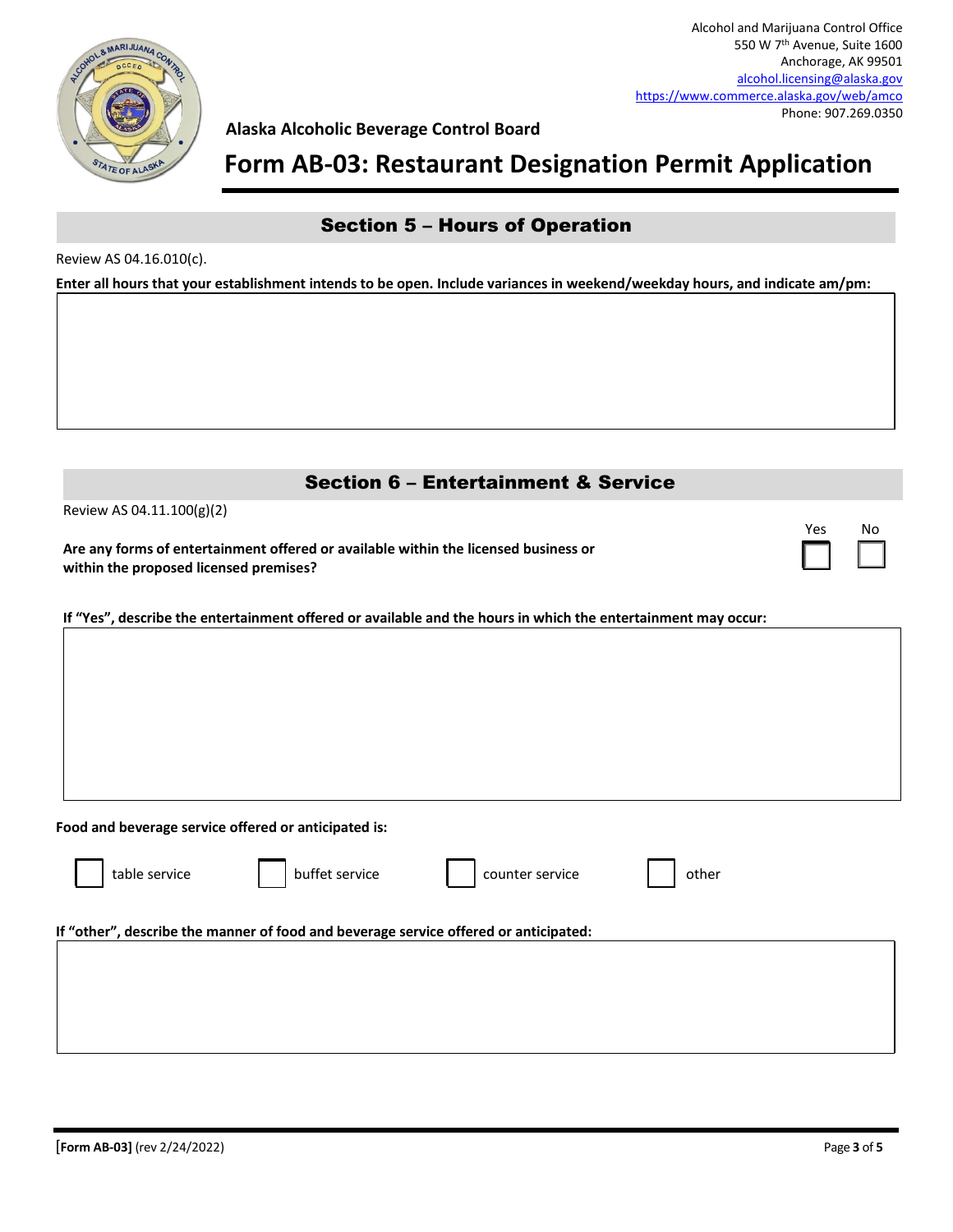

# **Form AB-03: Restaurant Designation Permit Application**

# **Read each line below, and then sign your initials in the box to the right of each statement:** Initials There are tables or counters at my establishment for consuming food in a dining area on the premises. I have included with this form a menu, or an expected menu, listing the meals to be offered to patrons. This menu includes entrées that are regularly sold and prepared by the licensee at the licensed premises. I certify that the license for which I am requesting designation is either a beverage dispensary, club, recreational site, golf course, or restaurant or eating place license. I have included with this application a copy of the most recent AB-02 or AB-14 for the premises to be permitted. *(AB-03 applications that accompany a new or transfer license application will not be required to submit an additional copy of their premises diagram.)* Section 7 – Certifications and Approvals I hereby certify that I am the person herein named and subscribing to this application and that I have read the complete application, and I know the full content thereof. I declare that all of the information contained herein, and evidence or other documents submitted are true and correct. I understand that any falsification or misrepresentation of any item or response in this application, or any attachment, or documents to support this application, is sufficient grounds for denying or revoking a license/permit. I further understand that it is a Class A misdemeanor under Alaska Statute 11.56.210 to falsify an application and commit the crime of unsworn falsification.

| Printed name of licensee                                                               | Signature of licensee |          |        |
|----------------------------------------------------------------------------------------|-----------------------|----------|--------|
| Local Government Review (to be completed by an appropriate local government official): |                       | Approved | Denied |
|                                                                                        |                       |          |        |
| Signature of local government official                                                 | Date                  |          |        |
| Printed name of local government official                                              | Title                 |          |        |